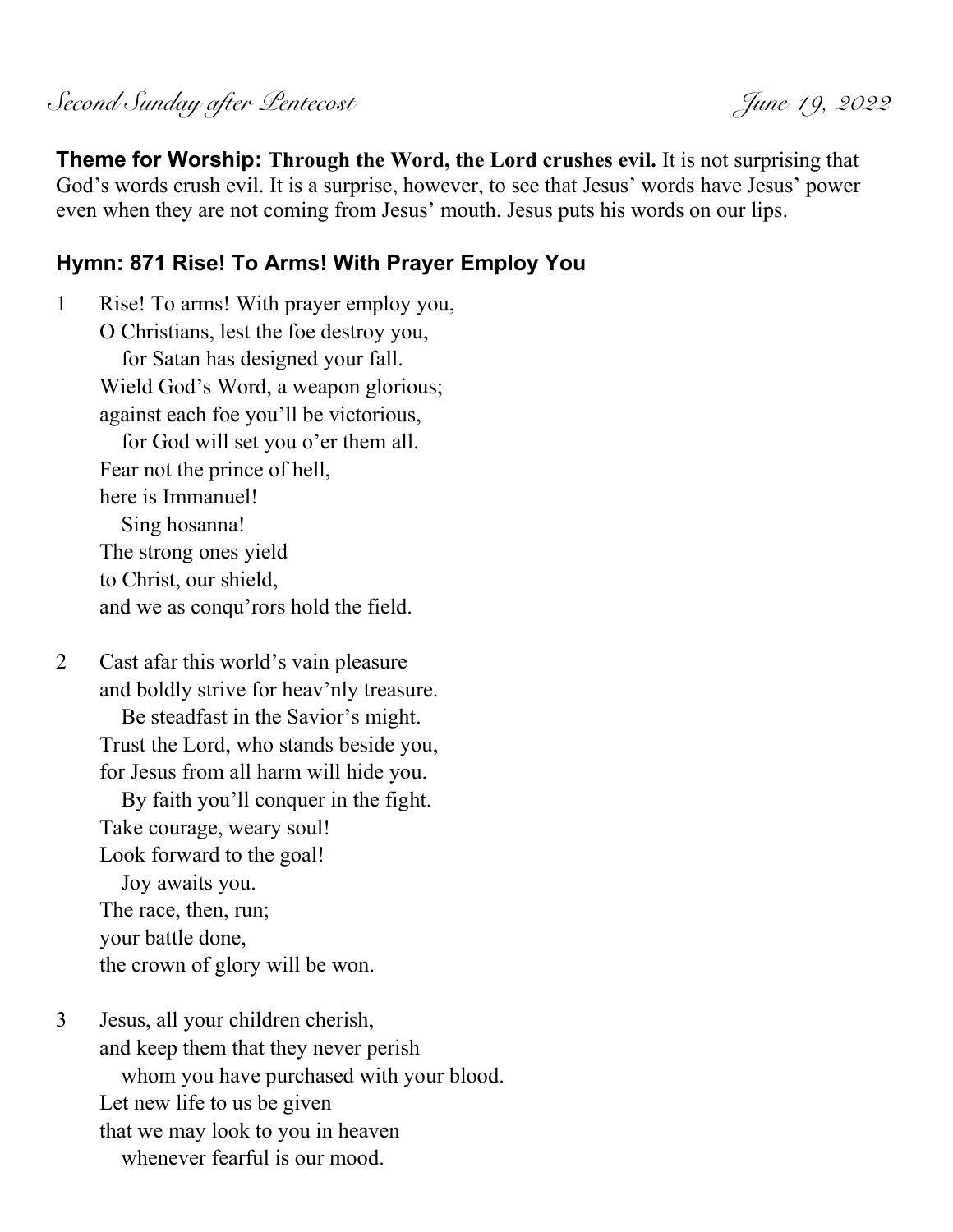Your Spirit on us pour that we may love you more, hearts o'erflowing; and then shall we, from sin set free, sing praise through all eternity.

Text: tr. John M. Sloan, 1835–after 1890, alt.; Wilhelm E. Arends, 1677–1721, abr. Text: Bublic dom<br>Text: Public dom

## **Invocation**

In the name of the Father and of the  $+$  Son and of the Holy Spirit. **Amen.**

# **Confession**

If we claim to be without sin, we deceive ourselves and the truth is not in us.

**If we confess our sins, God is faithful and just and will forgive us our sins and purify us from all unrighteousness.**

Let us confess our sins to the Lord.

**Holy God, gracious Father, I am sinful by nature and have sinned against you in my thoughts, words, and actions. I have not loved you with my whole heart; I have not loved others as I should. I deserve your punishment both now and forever. But Jesus, my Savior, paid for my sins with his innocent suffering and death. Trusting in him, I pray: God, have mercy on me, a sinner.**

## **Absolution**

Our gracious Father in heaven has been merciful to us. He sent his only Son, Jesus Christ, who gave his life as the atoning sacrifice for the sins of the whole world. Therefore, as a called servant of Christ and by his authority, I forgive you all your sins in the name of the Father and of the  $+$  Son and of the Holy Spirit. **Amen.**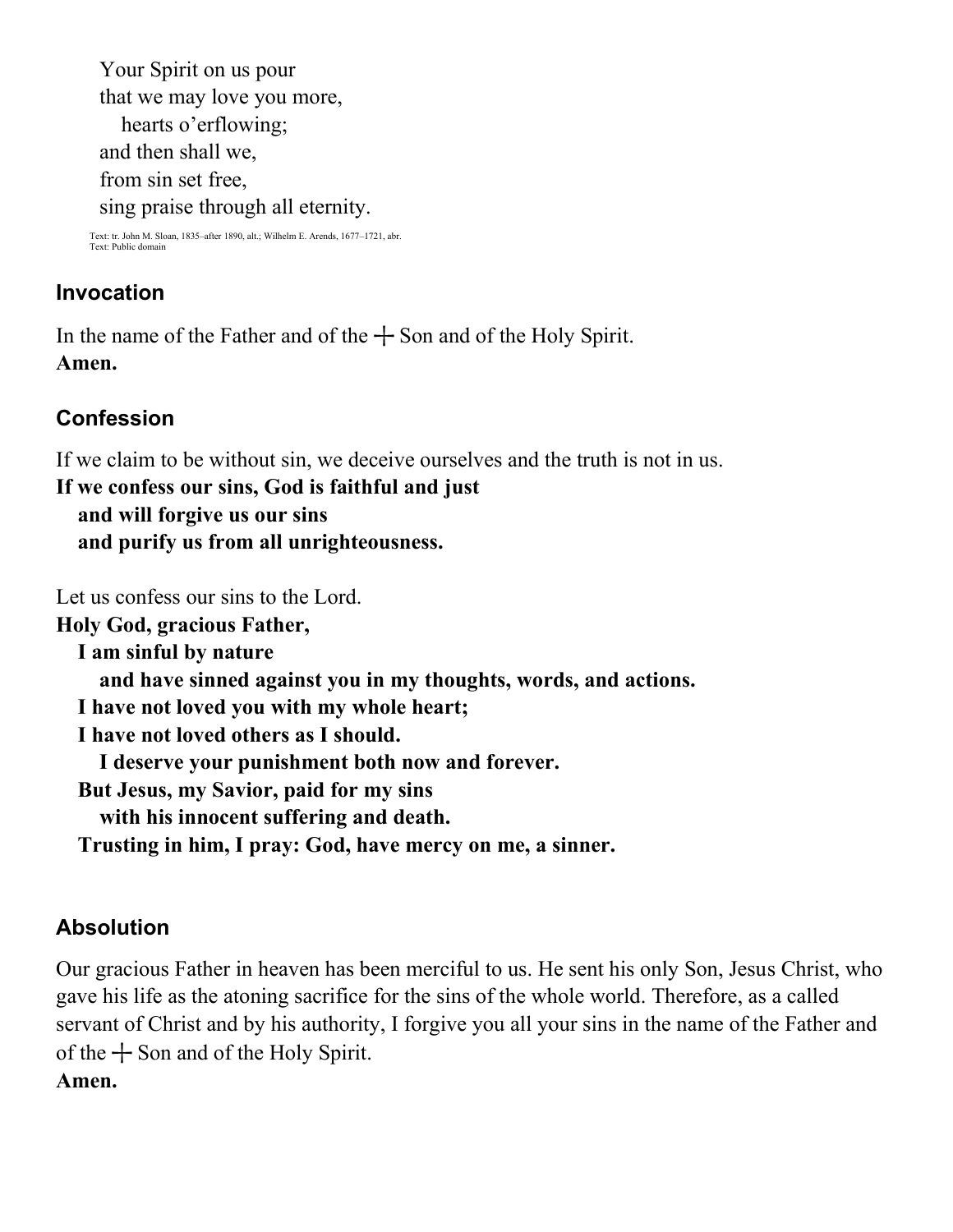# **Lord, Have Mercy**

In peace let us pray to the Lord. **Lord, have mercy.**

For the peace from above and for our salvation, let us pray to the Lord. **Lord, have mercy.**

For the peace of the whole world, for the well-being of the Church of God, and for the unity of all, let us pray to the Lord. **Lord, have mercy.**

For this holy house and for all who offer here their worship and praise, let us pray to the Lord. **Lord, have mercy.**

Help, save, comfort, and defend us, gracious Lord. **Amen.**

## **Glory to God in the Highest**

*Refrain:* Glory to God in the highest, and peace to his people on earth.

Lord God, heavenly King, almighty God and Father, we worship you, we give you thanks, we praise you for your glory. *Refrain*

Lord Jesus Christ, only Son of the Father, Lord God, Lamb of God, you take away the sin of the world; have mercy on us. You are seated at the right hand of the Father; receive our prayer. *Refrain*

For you alone are the Holy One, you alone are the Lord, you alone are the Most High, Jesus Christ, with the Holy Spirit in the glory of God the Father. Amen. Amen. *Refrain*

## **Salutation**

The Lord be with you. **And also with you.**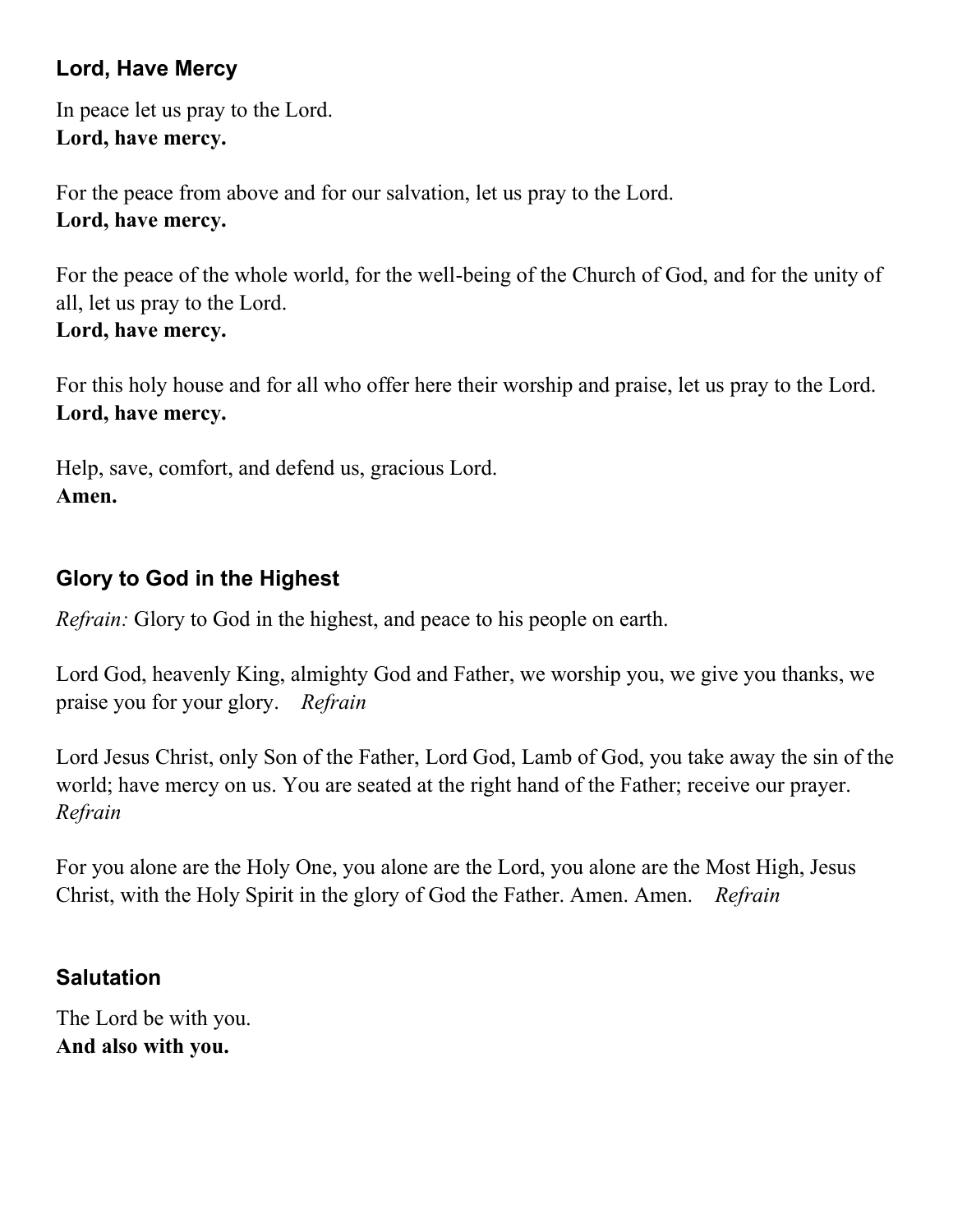# **Prayer of the Day:**

Let us pray.

Lord God, heavenly Father, you sent your Son, our Lord Jesus Christ, into this world to destroy the works of the devil and protect us poor people against such an evil foe. Uphold us in all affliction by your Holy Spirit so that we may have peace from such enemies and remain forever blessed; through your Son, Jesus Christ our Lord, who lives and reigns with you and the Holy Spirit, one God, now and forever.

**Amen.**

# **First Reading: Isaiah 43:8–13**

<sup>8</sup>Bring out the people who are blind, though they have eyes, and the people who are deaf, though they have ears.  ${}^{9}$ Let all the nations be gathered together, and let peoples be assembled. Who among them has declared this? Who has made known to us the former things? Let them produce their witnesses to show that they were right, so that people can hear and say, "This is truth."  $10$ You are my witnesses, declares the LORD. You are my servant, whom I have chosen, so that you may know me and believe in me, so that you will understand that I am he. Before me no god was formed, and after me there will not be another.  $11$ I, yes I, am the LORD, and apart from me there is no savior.  $^{12}$ I myself declared it. I brought salvation, and I announced it. It was not some strange god among you. You are my witnesses, declares the LORD, and I am God. <sup>13</sup>Indeed, from the first day, I am he. There is no one who can deliver anyone from my hand. I act, and who can reverse it?

# **Psalm of the Day: 66A Let All the Earth Cry Out to the Lord**

Ref Let all the earth cry out to the Lord, cry out to the Lord with joy!

1 Sing to the Lord, all you on earth, sing praise to the grandeur of God; proclaim his glorious name! (Refrain)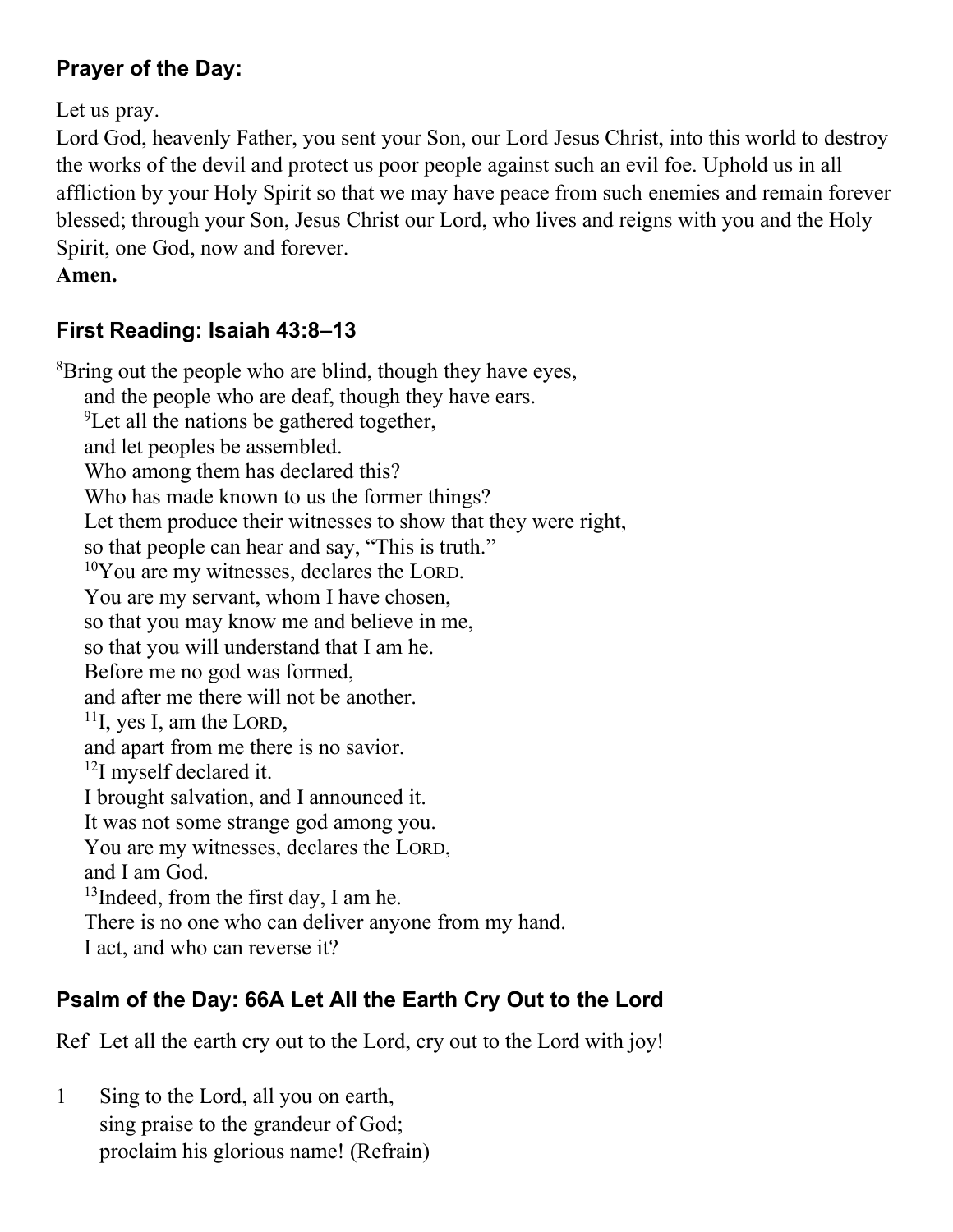- 2 Let the whole world worship and sing, acclaiming his wonderful deeds; the might of God is at hand! (Refrain)
- 3 Listen now, all you who trust in the Lord, our God has done great things for us, answered our prayers with his kindness. (Refrain)

Text: Steven C. Warner Text: © 1984 Steven C. Warner Published by OCP. Used by permission: OneLicense no. 703297

### **Second Reading: 2 Timothy 1:3–10**

<sup>3</sup>I thank God, whom I serve with a clean conscience as my ancestors did, as I constantly remember you in my prayers night and day. <sup>4</sup>When I remember your tears, I long to see you, so that I may be filled with joy. <sup>5</sup>I remember your sincere faith, which first lived in your grandmother Lois and your mother Eunice, and I am convinced that it also lives in you.

<sup>6</sup>For this reason I am reminding you to fan into flame the gift of God, which is in you through the laying on of my hands. <sup>7</sup>For God did not give us a timid spirit, but a spirit of power and love and sound judgment. <sup>8</sup>So do not be ashamed of the testimony about our Lord or of me his prisoner. Instead, join with me in suffering for the gospel while relying on the power of God. <sup>9</sup>He saved us and called us with a holy calling, not because of our works, but because of his own purpose and grace. This grace was given to us in Christ Jesus before time began, <sup>10</sup> and it has now been revealed through the appearance of our Savior Christ Jesus, who abolished death and brought life and immortality to light through the gospel.

### **Gospel Acclamation**

L: Alleluia. We have seen and testify that the Father has sent his Son to be the Savior of the world. Alleluia.

### **Gospel: Luke 8:26–39**

<sup>26</sup>They sailed down to the region of the Gerasenes, which is across from Galilee. <sup>27</sup>When Jesus stepped ashore, a man from the town met him. He was possessed by demons and for a long time had not worn any clothes. He did not live in a house but in the tombs. <sup>28</sup>When he saw Jesus, he cried out, fell down before him, and said with a loud voice, "What do I have to do with you, Jesus, Son of the Most High God? I beg you, don't torment me!" <sup>29</sup>For Jesus had commanded the unclean spirit to come out of the man. In fact, the unclean spirit had seized him many times. He was kept under guard, and although he was bound with chains and shackles, he would break the restraints and was driven by the demon into deserted places.

<sup>30</sup>Jesus asked him, "What is your name?"

He said, "Legion," because many demons had gone into him. <sup>31</sup>They were begging Jesus that he would not order them to go into the abyss.  $32A$  herd of many pigs was feeding there on the mountain. The demons begged Jesus to let them go into the pigs, and he gave them permission.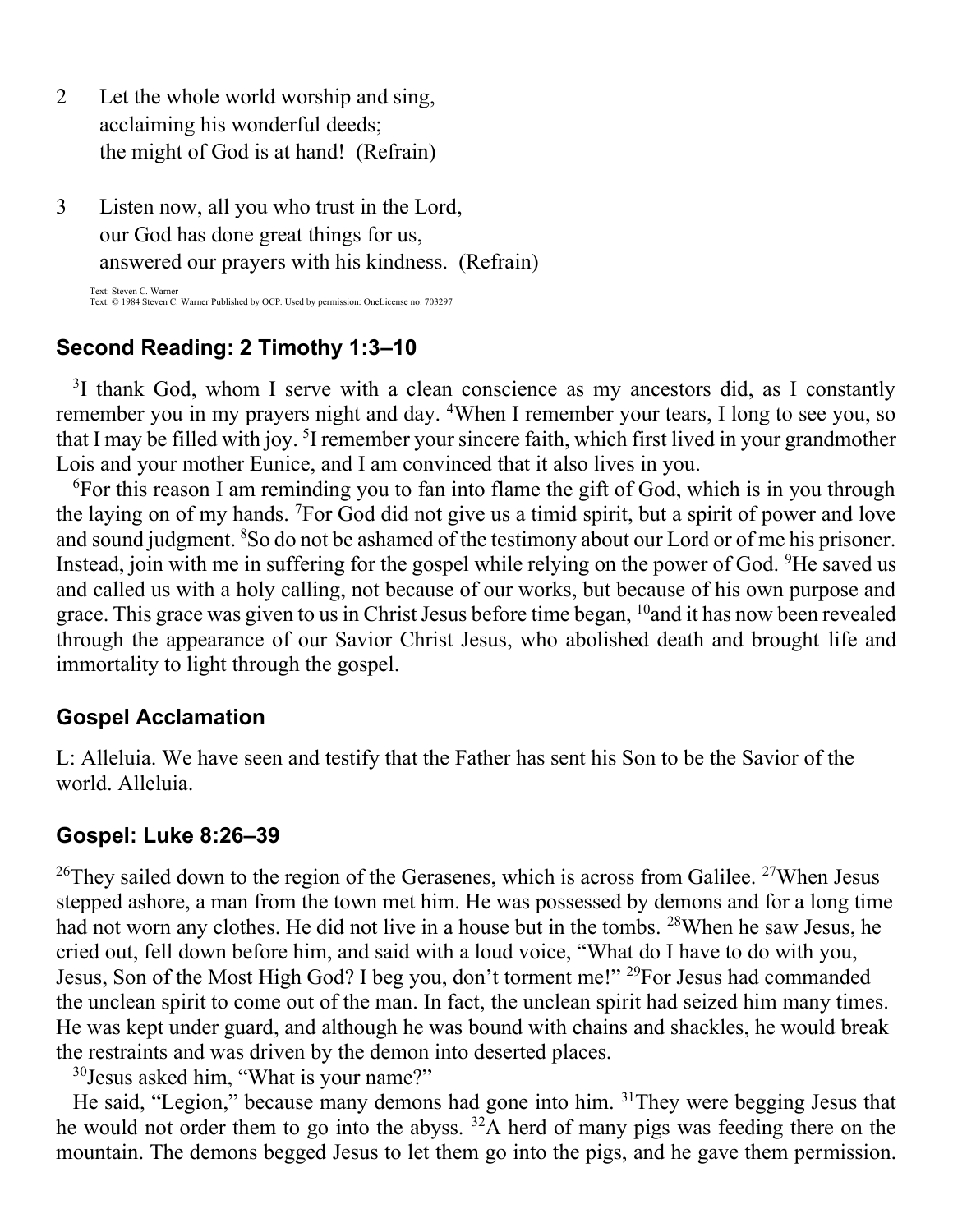$33$ The demons went out of the man and entered the pigs, and the herd rushed down the steep bank into the lake and drowned.

<sup>34</sup>When those who were feeding the pigs saw what happened, they ran away and reported it in the town and in the countryside. <sup>35</sup>People went out to see what had happened. They came to Jesus and found the man from whom the demons had gone out, sitting at Jesus' feet. He was clothed and in his right mind, and the people were afraid. <sup>36</sup>Those who saw it told them how the demonpossessed man was saved. <sup>37</sup>The whole crowd of people from the surrounding country of the Gerasenes asked Jesus to leave them, because they were gripped with great fear. As Jesus got into the boat and started back, <sup>38</sup>the man from whom the demons had gone out begged to be with him. But Jesus sent him away, saying, <sup>39</sup> Return to your home and tell how much God has done for you." Then he went through the whole town proclaiming what Jesus had done for him.

#### **The Gospel of the Lord**

Praise be to you, O Christ!

## **Hymn of the Day: 744 Rise, Shine, You People**

- 1 Rise, shine, you people! Christ the Lord has entered our human story; God in him is centered. He comes to us, by death and sin surrounded, with grace unbounded.
- 2 See how he sends the pow'rs of evil reeling; he brings us freedom, light and life and healing. All men and women, who by guilt are driven, now are forgiven.
- 3 Come, celebrate, your banners high unfurling, your songs and prayers against the darkness hurling. To all the world go out and tell the story of Jesus' glory.
- 4 Tell how the Father sent his Son to save us. Tell of the Son, who life and freedom gave us. Tell how the Spirit calls from ev'ry nation his new creation.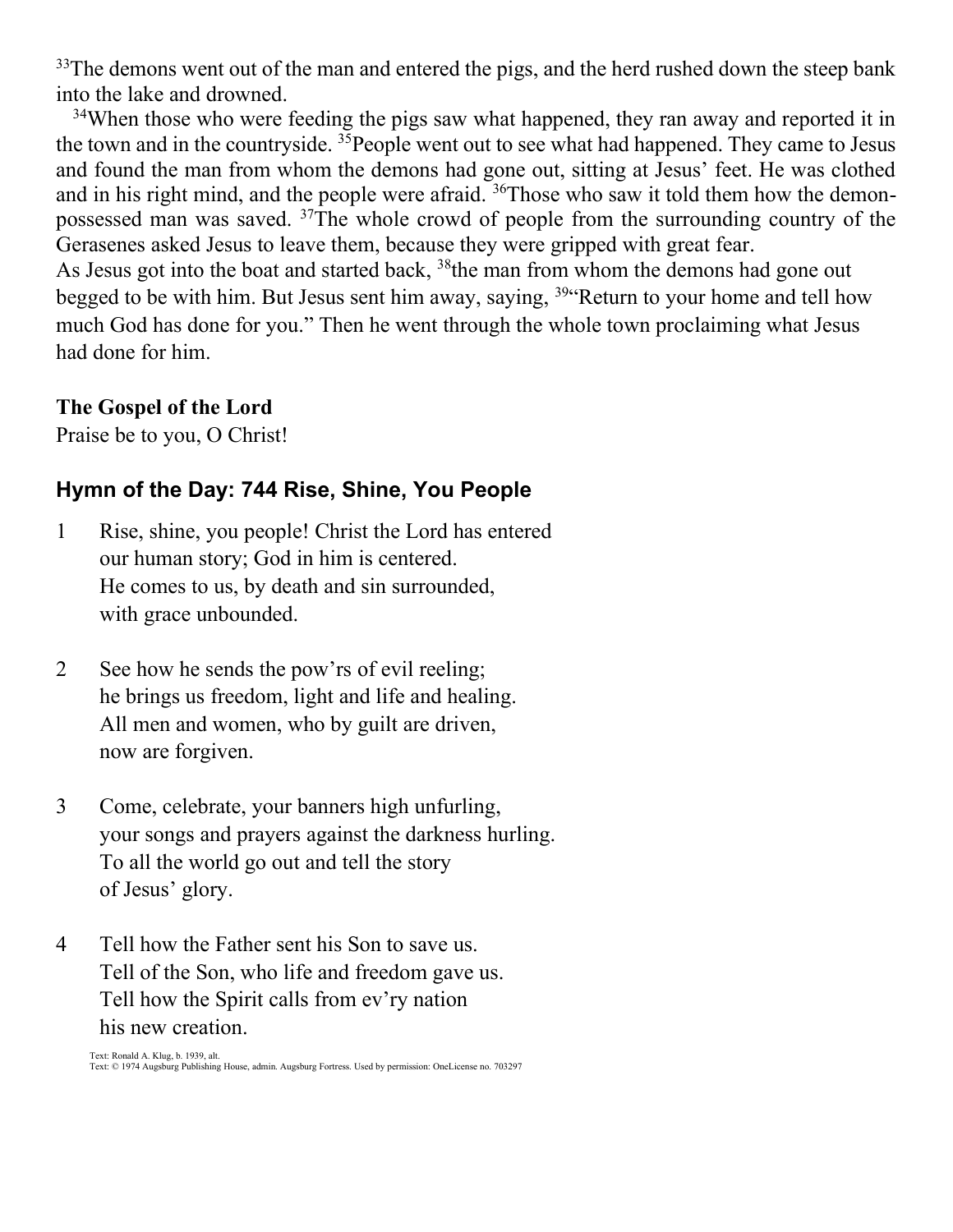### **Sermon**

### **Apostles' Creed**

**I believe in God, the Father Almighty, maker of heaven and earth.**

**I believe in Jesus Christ, his only Son, our Lord, who was conceived by the Holy Spirit, born of the Virgin Mary, suffered under Pontius Pilate, was crucified, died, and was buried. He descended into hell. The third day he rose again from the dead. He ascended into heaven and is seated at the right hand of God the Father Almighty. From there he will come to judge the living and the dead.**

**I believe in the Holy Spirit, the holy Christian Church, the communion of saints, the forgiveness of sins, the resurrection of the body, and the life everlasting. Amen.**

## **Prayer of the Church**

# **Offering**

# **Hymn: 575 By Grace I'm Saved**

1 By grace I'm saved, grace free and boundless; my soul, believe and doubt it not. Why waver at this word of promise? Has Scripture ever falsehood taught? So then this word must true remain: by grace you, too, shall heav'n obtain.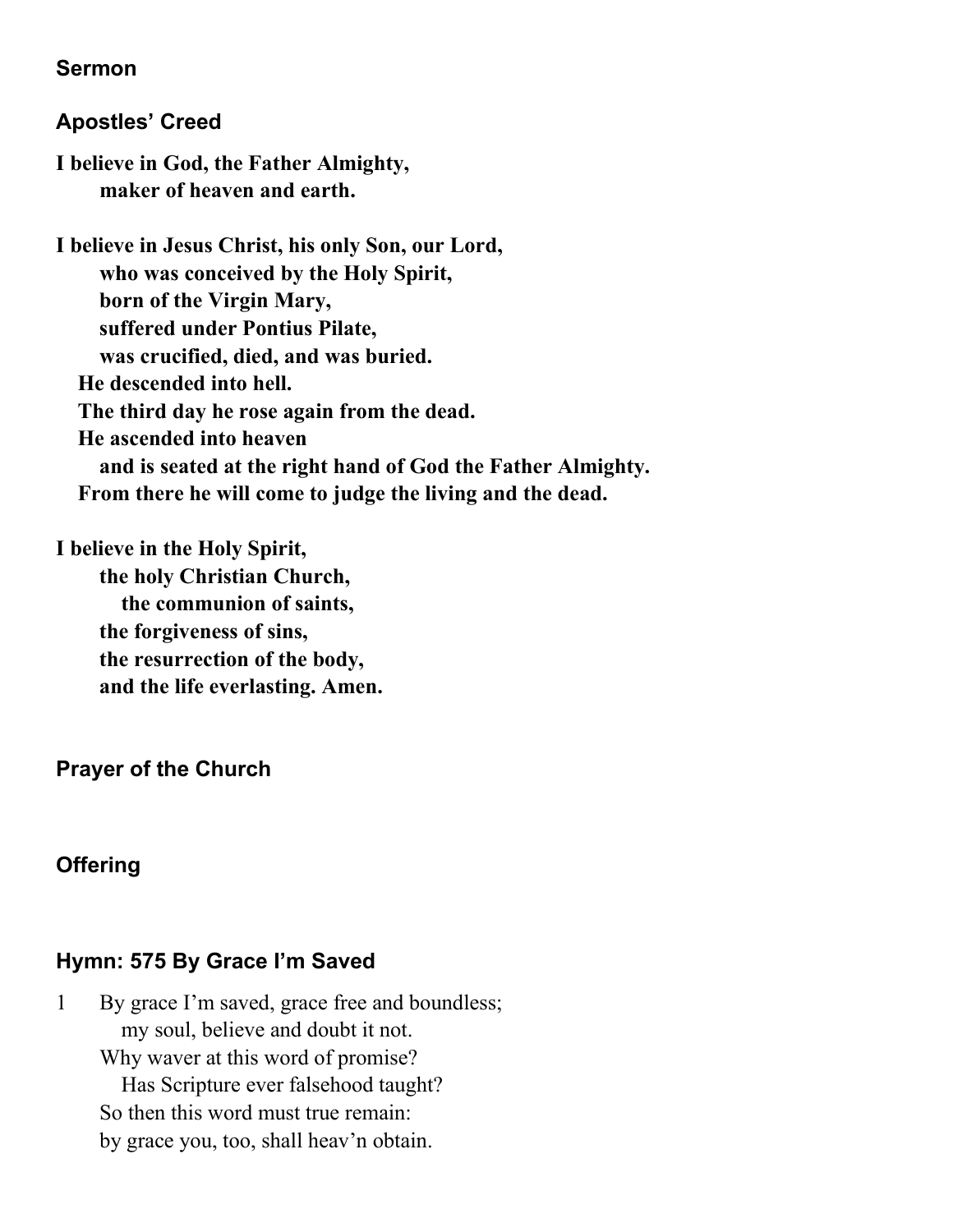- 2 By grace God's Son, our only Savior, came down to earth to bear our sin. Was it because of your own merit that Jesus died, your soul to win? No, it was grace, and grace alone, that brought him from his heav'nly throne.
- 3 By grace! O mark this word of promise when you are by your sins oppressed, when Satan plagues your troubled conscience, and when your heart is seeking rest. What reason cannot comprehend God by his grace to you did send.
- 4 By grace to timid hearts that tremble, in tribulation's furnace tried, by grace, despite all fear and trouble, the Father's heart is open wide. Where could I help and strength secure if grace were not my anchor sure?

5 By grace! On this I'll rest when dying; in Jesus' promise I rejoice, for though I know my heart's condition, I also know my Savior's voice. My heart is glad, all grief has flown since I am saved by grace alone.

Text: tr. The Lutheran Hymnal, 1941, alt.; Christian L. Scheidt, 1709–1761, abr. Text: Public domain

### **Prayer**

#### **Lord's Prayer**

**Our Father in heaven, hallowed be your name, your kingdom come, your will be done**